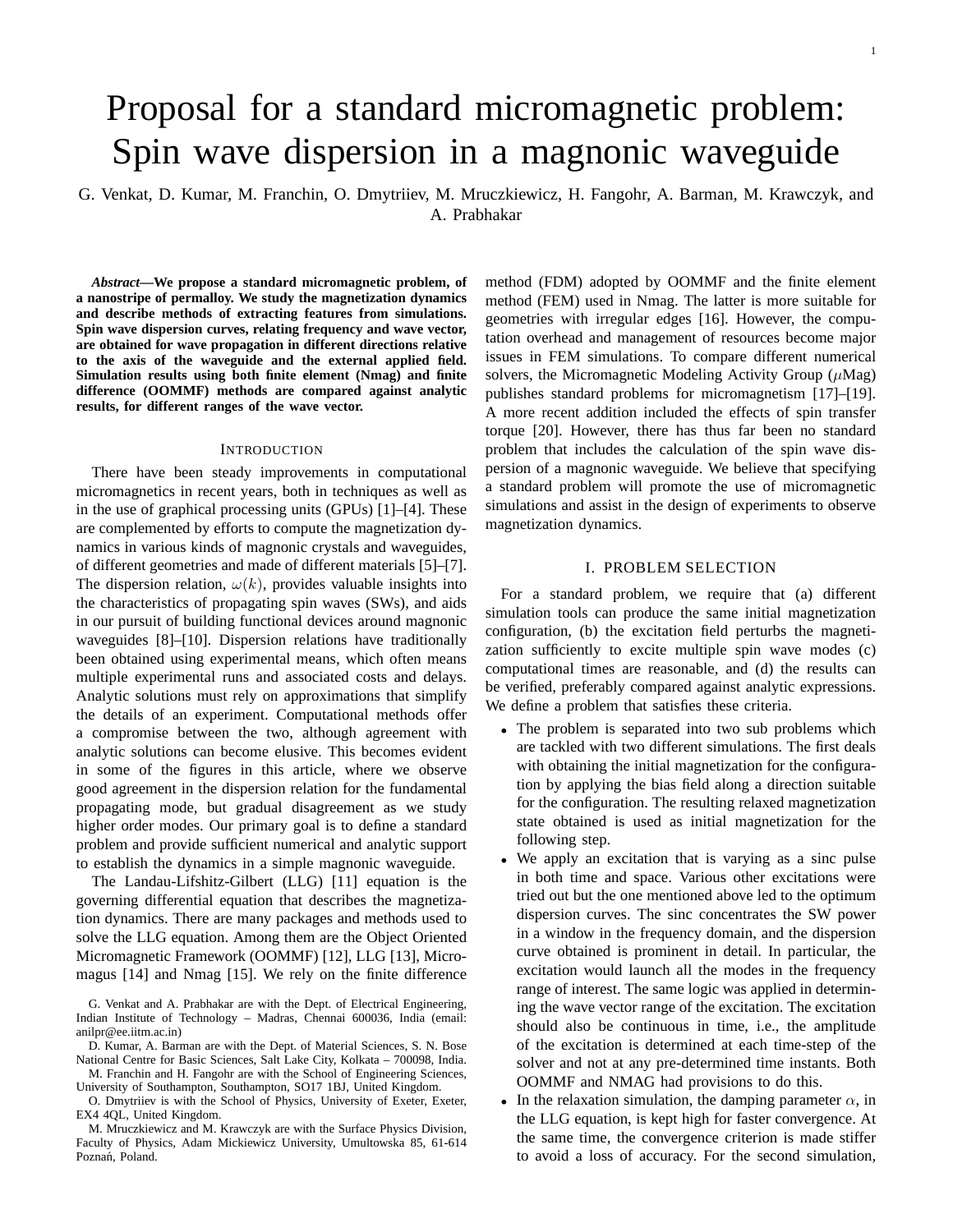we disable the convergence criterion (on the time rate of change of magnetization) and stopped the simulation after a given length of time.

• We save magnetization data (as a function of space and time), as provided by the packages used for the simulation. This data is then used for the purpose of obtaining the dispersion relation data, by using the Discrete Fourier transform (DFT) [21].

# II. PROBLEM DEFINITION

The proposed geometry for the problem is that of a nanostripe of permalloy  $(1000 \times 50 \times 1)$  nm<sup>3</sup>, shown in Fig. 1. By



Figure 1. The geometry of the nano stripe.

choosing a cuboid, we ensure that the FDM method, used in OOMMF, does not introduce errors due to irregular edges.

- The length of the stripe was chosen to be long enough to make the notion of dispersion,  $\omega(k)$ , meaningful and to minimize edge effects.
- The width was chosen to make the possibility of standing wave occurrence, in the cross-section, realistic.
- The thickness was chosen to be small enough to safely assume that the dynamics are uniform along this direction.

Further specifications of the problem are given in Table I. Parameter values chosen are typical for permalloy, with the exception of the damping parameter  $\alpha$  [22].

| Parameter                         | Value                                                                     |
|-----------------------------------|---------------------------------------------------------------------------|
| Saturation Magnetization( $M_s$ ) | $8.6 \times 10^5$ A/m                                                     |
| Exchange Constant( $A$ )          | $\frac{1.3 \times 10^{-11} \text{ J/m}}{1.3 \times 10^{-11} \text{ J/m}}$ |
| Anisotropy Constant $(K)$         |                                                                           |
| Gyromagnetic ratio( $\gamma$ )    | $1.7\times10^9$ Hz/T                                                      |
| Damping coefficient( $\alpha$ )   |                                                                           |
| DC bias field $(H_0)$             | $10.1 \text{ kOe}$                                                        |

Table I

FIELDS AND CONSTANTS USED IN THE SIMULATION.

# III. RESULTS AND DISCUSSIONS

In Fig. 2 we provide a schematic depiction of the different SW excitation configurations.

- 1) In the backward volume (BV) wave configuration, the external bias field  $(H_0)$  is along the length of the stripe and parallel to the wave vector  $(k)$ .
- 2) In the forward volume (FV) wave configuration,  $H_0$  is normal to the plane of the stripe with k being in the plane of the stripe.



Figure 2. Excitation geometry for (a) backward volume, (b) forward volume and (c) surface spin waves.

3) Surface waves are also forward volume waves, i.e. the phase velocity  $(v_p)$  and the group velocity  $(v_q)$  are along the same direction. Surface waves are excited when both  $H_0$  and k are in the plane of the stripe, but are mutually perpendicular to each other.

A comparison with Fig. 1 suggests that the BV configuration is the most likely to be used in a magnonic device. However, for reasons of completeness, we will also present simulation results for the other two configurations.

## *A. Meshing*

A few details about the statistics of the unit cell (in the case of OOMMF) and the mesh used (in the case of Nmag) are in order. A stringent condition to follow in the creation of the meshes is that the maximum mesh element size should not exceed the exchange length of the material. The exchange length for permalloy is around 5 nm. This criterion is stressed upon so that the effect of exchange interactions is kept prominent.

Since OOMMF is a finite difference solver, it uses a regular grid and we set the cell size to  $1 \text{ nm} \times 2 \text{ nm} \times 2 \text{ nm}$ , with the shortest edge along the thickness of the waveguide. It was also possible to simulate an extended stripe length by application of a periodic boundary condition, with the help of an OOMMF extension [23].

In the case of the Nmag, initially, the package NETGEN [24] (which uses the advancing front method) was used to create the mesh for the simulations. However, this did not meet the criteria above. Instead, we used a mesh created by decomposing the cuboidal body into cubes [20]. The mesh generated had 65025 volume elements, 45184 surface elements. The average mesh length was 2.21 nm while the maximum mesh length was 2.52 nm.

#### *B. Excitation*

In order to excite SWs, an excitation pulse  $h(x, y, t)$  was applied (along directions which differed according to the direction of  $k$  for each of the three configurations). The excitation was a sinc pulse, with the mathematical form :

$$
h(x, y, t) = \Gamma \frac{\sin [k_c x']}{k_c x'} \frac{\sin [k_c y']}{k_c y'} \frac{\sin [2\pi f_c t']}{2\pi f_c t'}.
$$
 (1)

Defining  $x' = x - x_0$ ,  $y' = y - y_0$  and  $t' = t - t_0$ , the excitation was offset by  $t_0 = 50$  ps and was applied at the center of the stripe at  $(x_0,y_0) = (500 \text{ nm}, 25 \text{ nm})$ .  $k_c$  is the cut-off value for the wave vector  $k$ , i.e., we excite waves with wave number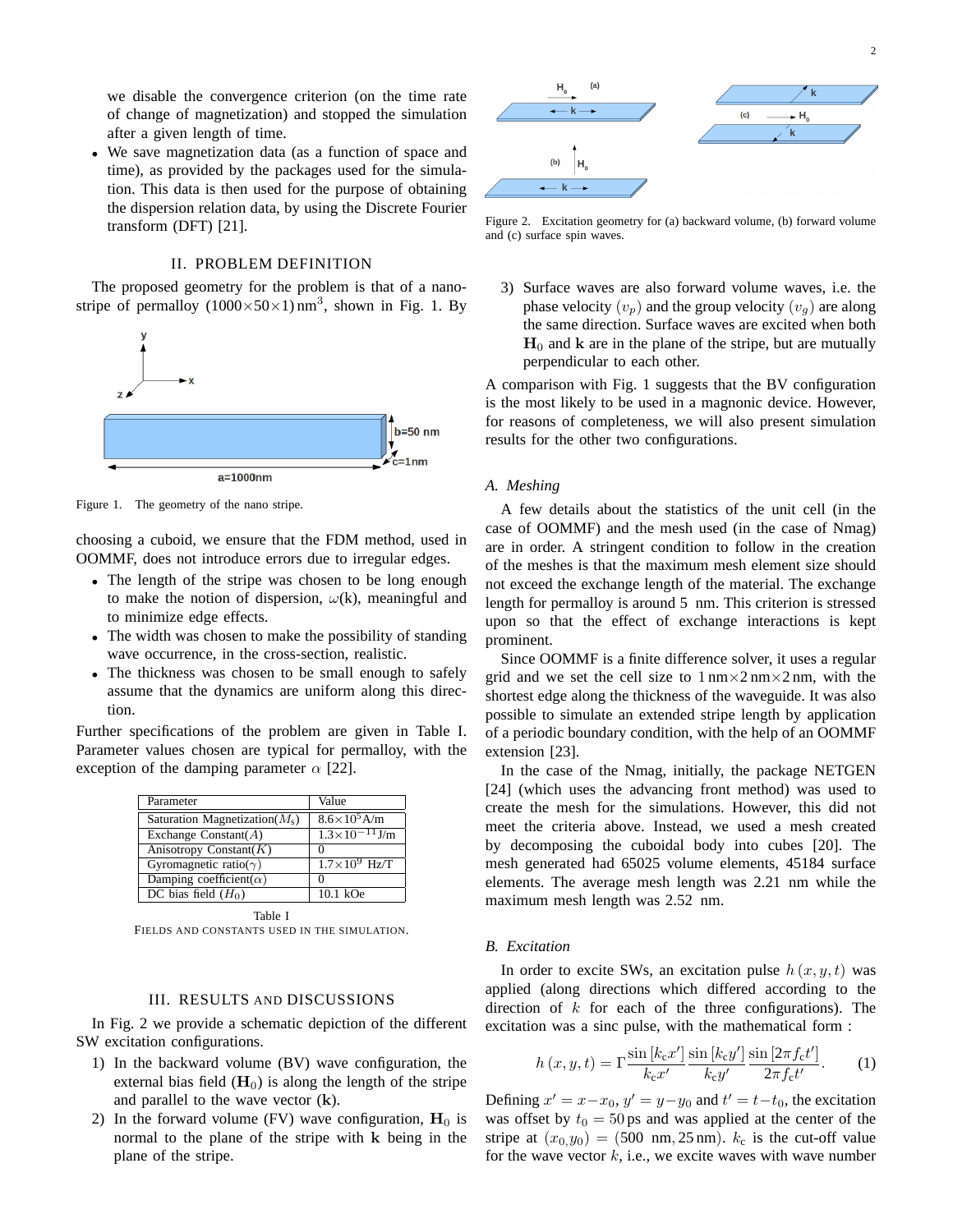

Figure 3. The applied excitation pulse,  $h(500 \times 10^{-9}, 50 \times 10^{-9}, t)$ , starts at  $t = 0$ , has a maximum at  $t = 50$  ps and continues for the duration of the simulation.

 $-k_c < k_x < k_c$ . To obtain  $N = 250$  points in the dispersion curve, with  $L = 1 \mu m$ , we choose

$$
k_{\rm c} = \frac{N}{2}\Delta k = \frac{N}{2} \times \frac{2\pi}{L} = 2\pi \times 0.1255 \times 10^9 \,\text{rad/m}.\tag{2}
$$

 $\Gamma = 5.1$  kOe was the maximum amplitude of the excitation and  $f_c = 500$  GHz was the cutoff frequency. A part of the excitation, is shown in Fig. 3.

#### *C. Simulation Methodology*

We first calculate the lowest energy state in the presence of an external bias field. The convergence criterion was set by a tolerance value for  $\varepsilon$ ,

$$
\max\left\{\frac{1}{M_{\rm S}}\left|\frac{d\mathbf{M}_i}{dt}\right|\right\}_i \leq \varepsilon. \tag{3}
$$

Nmag uses the ODE solver from Sundials [25]. The simulation was run thrice, with  $\varepsilon$  being progressively tightened, and the absolute and relative tolerances on the time step  $(\delta \tau)$ were also reduced each time. The values for  $(\varepsilon, \delta\tau)$  used in the three simulations were  $(1, 10^{-5})$ ,  $(0.1, 10^{-6})$  and (0.01, 10−<sup>7</sup> ), with the output of the first and second runs acting as input to the second and third runs, respectively. This step-wise relaxation allowed us to achieve faster convergence with an artificially inflated damping parameter,  $\alpha = 1$ , without compromising the energy minimization procedure. A more systematic approach is described in [26].The hysteresis loop (shown in Fig. 4) of the stripe is obtained by applying the external bias field along  $\hat{x}$  and  $\hat{z}$ , the easy (in the plane) and hard (out of the plane) axis of the stripe. This part of the simulation also allows us to

- 1) confirm that the chosen value of  $H_0 = 10.1$  kOe is greater than the hard axis saturation field, and
- 2) save  $m(x, y, z, t)$ , at the end of the simulation. The magnetization is saved cell-wise (for FDM) and sitewise (for FEM) and is used as  $m(x, y, z, 0)$  for the second simulation.

In the second part of the simulation, both  $H_0$  and  $h(x, y, t)$ are applied,  $\alpha$  is set to zero and the simulation is allowed



Figure 4. The hysteresis loop for the stripe, with the bias field applied along the easy  $(x)$  and hard  $(z)$  directions.



Figure 5. Surface plot of  $m_x$ , from (4), using data from an Nmag simulation. The curves depict the dispersion relation for BV spin waves in the nanostripe.

to relax till 5 ns. The integration time step is computed using a second order backward difference formula [25], and  $m(x, y, z, t)$  was saved every pico-second. Setting  $\alpha$  to zero improved the quality of the dispersion curves.

To generate a dispersion curve, we must view a surface plot of the magnetization components e.g.  $m_x (k_x, \omega)$ . We define

$$
m_x (k_x, \omega) = \mathcal{F}_2 [m_x (x, y_0, z_0, t) - m_x (x, y_0, z_0, 0)], \quad (4)
$$

where  $\mathcal{F}_2$  is the two dimensional Fourier transform and  $y_0$  and  $z_0$  are at the center of the stripe. The resulting surface plot, from Nmag simulations, is shown in Fig. 5.

A useful analytic approximation for spin wave dispersion was derived by Kalinikos [27]. For the lowest order modes, the result (after taking exchange interactions into account) is [28]

$$
\omega^2 = \begin{cases} \omega_{\text{ex}} \cdot \left( \omega_{\text{ex}} + \omega_{\text{M}} \frac{1 - e^{-kc}}{kc} \right) & \text{BV} \\ \omega_{\text{ex}} \cdot \left( \omega_{\text{ex}} + \omega_{\text{M}} \left( 1 - \frac{1 - e^{-kc}}{kc} \right) \right) & \text{FV} \\ \omega_{\text{ex}} \cdot \left( \omega_{\text{ex}} + \omega_{\text{M}} \right) + \frac{\omega_{\text{M}}^2}{4} \left( 1 - e^{-2kc} \right) & \text{Surface} \end{cases}
$$
 (5)

where

$$
\omega_{\rm ex} = \omega_0 + \lambda_{\rm ex} \omega_{\rm M} k^2, \tag{6}
$$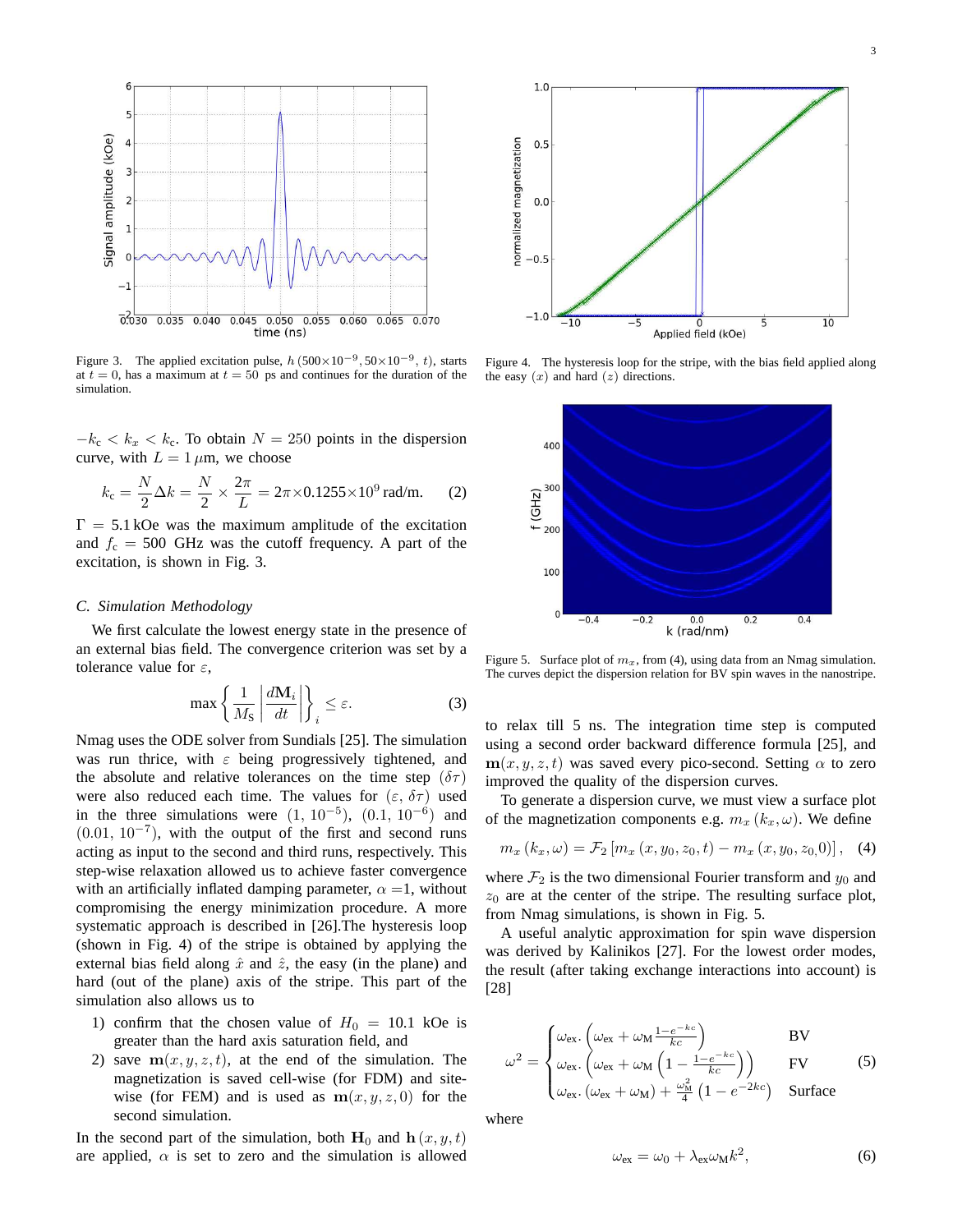

Table II VARIABLES COMMONLY USED IN ANALYTIC EQUATIONS.



Figure 6. The dispersion curves, for (a) backward volume, (b) surface wave, and (c) forward volume configurations, obtained using OOMMF. The dots are the dispersion relations from the analytic models.

and

$$
\omega_0 = \begin{cases} \gamma \mu_0 H_0 & \text{BV and Surface} \\ \gamma \mu_0 \left( H_0 - M_s \right) & \text{FV} \end{cases} \tag{7}
$$

Note that  $\lambda_{\text{ex}}$  has units of m<sup>2</sup>. The remaining variables are defined in Table II. We assume that the demagnetization fields are negligible for the BV and surface wave cases, while  $H_{\text{demag}} = -M_{\text{S}}$  for the forward volume case.

Dynamic dipolar interactions can also influence the boundary conditions in the stripe [29]. This results in a special quantization condition along  $y$ 

$$
k_y = (n_y + 1) \frac{\pi}{b_{\text{eff}}}, \quad n_y = 0, 1, 2, \dots
$$
 (8)

for the different modes, where

$$
b_{\text{eff}} = b \frac{d}{d-2}, \tag{9}
$$

$$
d = \frac{2\pi}{p\left[1 + 2\ln\left(\frac{1}{p}\right)\right]},\tag{10}
$$

$$
p = \frac{c}{b}, \tag{11}
$$

and  $k = \sqrt{k_x^2 + k_y^2}$ . (8) has been derived under the assumption that  $c \ll b$  i.e.  $p \ll 1$ . In our case  $p = 0.02$ .

The excitation signal in (1) is asymmetric about the  $y = y_0$ line passing through the centre of the stripe. To excite both



Figure 7. Optimal values of  $\omega_0 = 2\pi \times 26.07$  GHz and  $\lambda_{\text{exch}} = 2.96 \times$  $10^{-17}$  m<sup>2</sup> were obtained by fitting (5) (dotted line) to (13). Restricting the fit to the region  $|k_x| < 0.1$  rad/nm yielded a fit with  $R^2 = 0.9949$ .

even and odd modes, we modify the excitation to have the form

$$
h\left(x,y,t\right) = \Gamma \frac{\sin\left[k_c x'\right]}{k_c x'} \frac{\sin\left[2\pi f_c t'\right]}{2\pi f_c t'} \sum_{i=1}^{N} \sin\left[\frac{i\pi y}{y_{\text{max}}}\right],\quad(12)
$$

where  $y_{\text{max}} = 50 \text{ nm}$  and  $N = 25$ . This time we use OOMMF to generate the dispersion curves, shown in Fig. 6. The analytic form of the first few modes, superimposed as dots, seems to agree well with the quadratic form of the dispersion curves from the simulations. For higher order modes we observe that theory predicts a higher value for  $\omega(k_x \rightarrow 0)$  compared to what we see in the simulations. This difference is more pronounced in the case of BV waves. A second observation is that as  $k \to k_c$ , there is a larger discrepancy between analytic and simulated values of  $\omega(k_x)$ . This is due to the proximity to the Brillouin boundary, along  $k_x$ , and can be reduced by reducing the micromagnetic cell size [30]. We also observe reflections of the dispersion curves about  $f = f_c$ , which appear because we take the discrete Fourier transform on a finite length time series. The use of a periodic boundary condition, along the length, did not alter the the  $\omega(k_x)$  curves.

#### IV. BACKWARD VOLUME WAVES

The BV configuration is the most natural scheme for excitation of SWs in a nano-stripe, as  $H_0 \parallel k$ , and both are along the length of the stripe. Hence, we use this configuration to establish the validity of the dispersion relations obtained from micromagnetic simulations vis-a-vis those obtained from analytic approximations for a thin film geometry.

To facilitate a detailed comparison with analytic models we extract the dispersion curve of the fundamental mode from the surface plot and fit it to a polynomial (in rad/s):

$$
\omega(k_x) = (5.54 \times 10^{-6})k_x^2 + 2.36 \times 10^{11},\tag{13}
$$

where  $k_x$  is the wave vector along the length shown in Fig. 7. As  $k_x \to 0$ ,  $\omega \to \sqrt{\omega_0 (\omega_0 + \omega_M)} \approx 2\pi \times 37.6$  Grad/sec, demonstrating a reasonable agreement between the analytic and simulation results for  $|k_x| \leq 0.1$  rad/nm.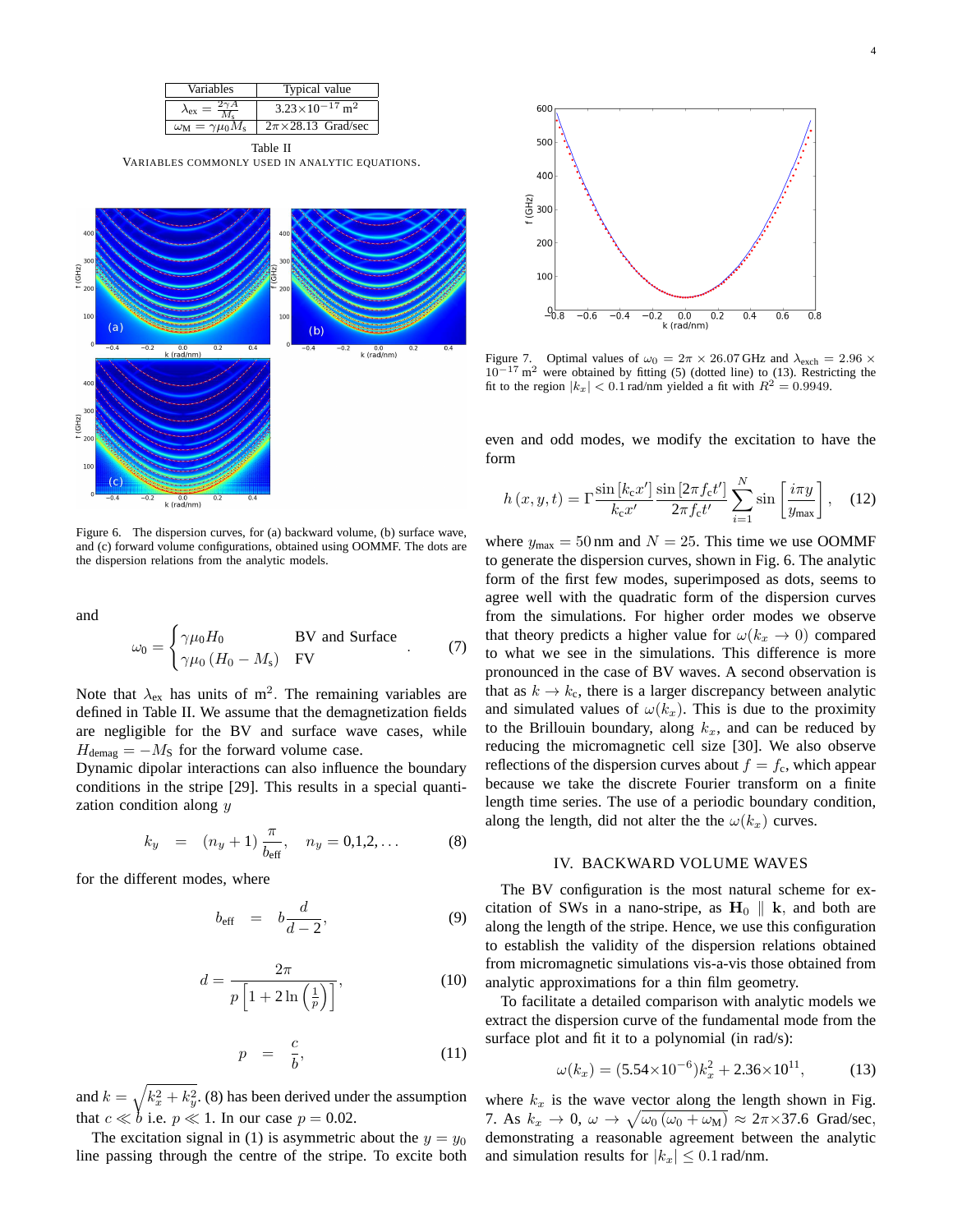

Figure 8. The dispersion curve exhibiting BV behavior, using Nmag, with  $A = 2.515 \times 10^{-13}$  J/m.

It should be noted that (5) shows BV behaviour only for small values of  $k_x$ , where phase and group velocities have opposite signs. For  $|k_x| \geq 2.8 \times 10^6$  rad/m the exchange term  $(k_x^2)$  dominates the dipolar term. Increasing the length of the stripe to  $10 \mu m$  would give us enough resolution in  $k_x$  to see BV behaviour, but would significantly increase the computational complexity. Instead, we changed the value of A to  $2.515 \times 10^{-13}$  J/m. Nmag simulations gave the dispersion curve shown in Fig. 8 where a Hanning window function [31]

$$
H(n) = \frac{1}{2} \left[ 1 - \cos \left( \frac{2\pi n}{N - 1} \right) \right], \quad 0 \le n \le N - 1 \quad (14)
$$

with  $N = 5000$  was applied to smoothen the plot. The minimum is clearly visible at  $k_{x,\text{min}} \approx 4 \times 10^8$  rad/nm.

When the exchange interactions are comparable to the dipolar interactions, we need to improve upon the approximations made in the derivation of (5). The dispersion relation for the BV configuration (with exchange interactions) is [32]

$$
\omega^2 = \omega_{\rm ex} \left( \omega_{\rm ex} + \omega_{\rm M} \frac{k_y^2 + k_z^2}{k_x^2 + k_y^2 + k_z^2} \right), \qquad (15)
$$

where, for the odd modes (here we are considering the first mode),  $k_z$  is solved for from the relation

$$
k_x = k_z \tan(k_z c) \tag{16}
$$

and  $k_y = 0$ . Using the value of the reduced exchange constant,  $A = 2.515 \times 10^{-13}$  J/m, we plot the analytic forms of (5) and (15) in Fig. 9. (5) is also plotted with the additional quantization in (8) for  $n_y = 0$ . A comparison with Fig. 8 suggests that we still have finite size effects that are not captured by the analytic approximations.

#### V. SUMMARY

As we begin designing magnonic waveguides, we must also find ways of simulating spin wave propagation in these nano-structures. The dispersion curves are integral to our understanding of spin wave propagation. By defining a standard problem around a nano-stripe geometry, we facilitate a comparison between different micromagnetic packages, and



Figure 9. BV dispersion curves, from (5) without including (8), (5) after including (8), and (15). The first two coincide, except in the  $k \to 0$  limit. Zero group velocity occurs at  $k_{x,\text{min}} \approx 1.3 \times 10^8$  rad/nm,  $1.1 \times 10^8$  rad/nm and  $2.5 \times 10^8$  rad/nm for the three cases, respectively.

also between finite difference and finite element solvers. This would be a starting point, before embarking on studies to understand the influence of irregular shapes or edge deformities on spin wave excitation and propagation.

We have shown reasonable agreement between  $\omega(k)$  obtained from micromagnetic simulations, and  $\omega(k)$  obtained from analytic approximations, for different configurations of SWs. This is evident especially for the lower order modes. The BV nature of the waves is exhibited only for small values of  $k$  as the exchange term dominates for large  $k$ . The analytic equations do not appear to accurately capture the dispersion behaviour for large  $k$ . We have shown that it is possible to obtain more resolution, in the region  $k \rightarrow 0$  without increasing the length of the stripe, by altering the value of the phenomenological exchange constant  $(A)$ .

Micromagnetic simulations are sensitive to factors such as the discretization in the geometry, the features of the excitation pulse (temporal and spatial variation, maximum amplitude), the damping constant, and post processing of the data [7], [26], [33]. While we have tried to systematize these parameters, we must still rely on practice and experience to obtain good dispersion curves.

## VI. ACKNOWLEDGMENT

The research leading to these results has received funding from the European Community's Seventh Framework Programme (FP7/2007-2013) and from the Department of Science and Technology, Government of India under the India-EU collaborative project DYNAMAG (grant number INT/EC/CMS (24/233552)). DK would like to acknowledge the financial support received from the CSIR - Senior Research Fellowship (File ID: 09/575/(0090)/2011 EMR-I)

#### **REFERENCES**

[1] S. Li, B. Livshitz, and V. Lomakin, "Graphics processing unit accelerated O(n) micromagnetic solver," *IEEE Trans. Magn.*, vol. 46, pp. 2373 – 2375, 2010.